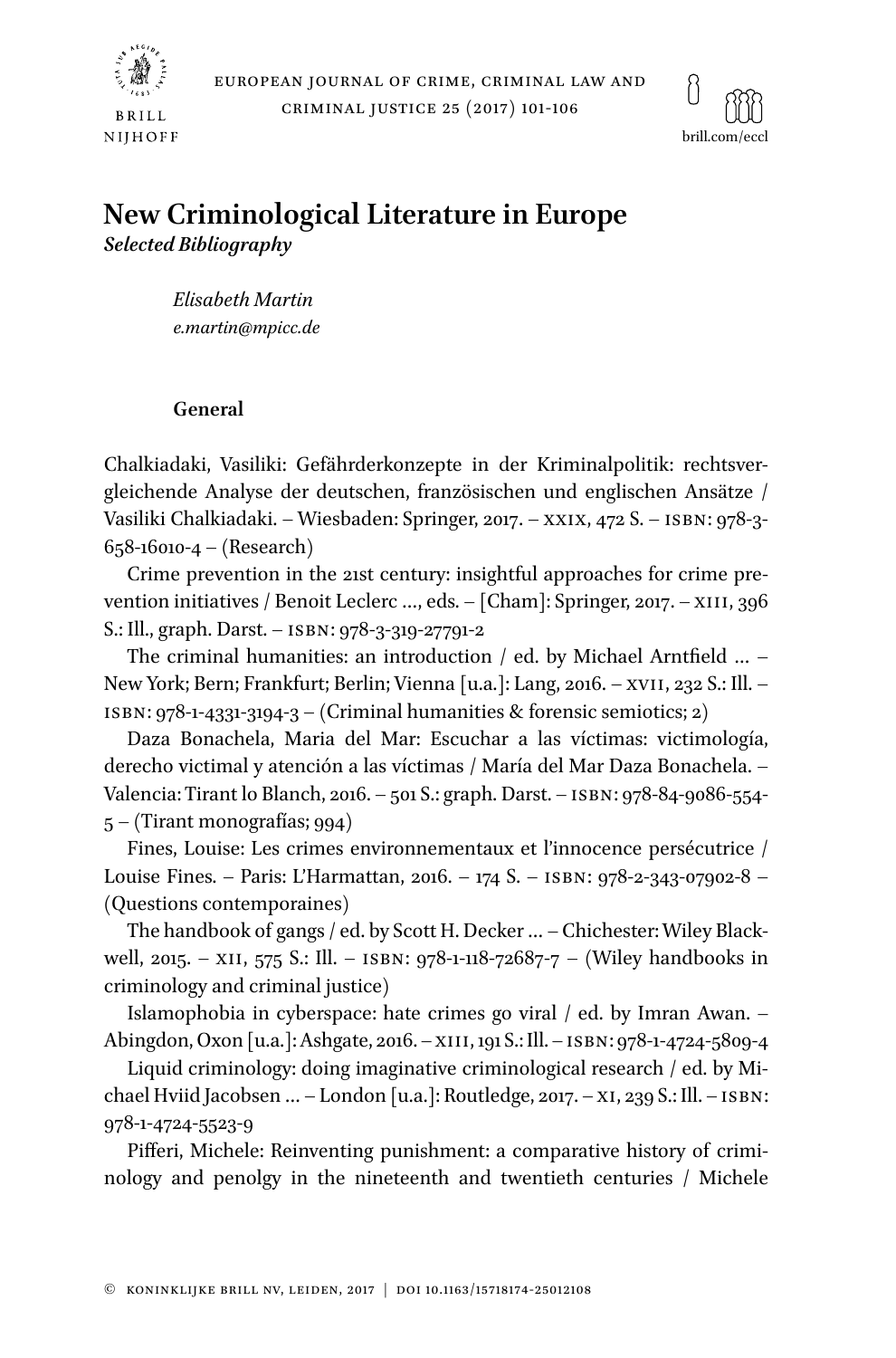Pifferi. – 1. ed. – Oxford: Oxford Univ. Press, 2016. – xv, 305 S. – isbn: 978-0-19- 874321-7 – (Claredon studies in criminology)

Routledge handbook of critical terrorism studies / ed. by Richard Jackson. – London [u.a.]: Routledge, 2016. – xv, 311 S. – isbn: 978-0-415-74376-1 – (Routledge handbooks)

The Routledge international handbook of criminology and human rights / edited by Leanne Weber  $\ldots$  – London [u.a.]: Routledge, 2017. – XXV, 591 S. – isbn: 978-1-138-93117-6 – (Routledge international handbooks)

Watts, Rob: States of violence and the civilising process: on criminology and state crime / Rob Watts. – London: Palgrave Macmillan, 2016. – XII, 413 S. – isbn: 978-1-137-49940-0 – (Critical criminological perspectives)

What is to be done about crime and punishment?: towards a 'public criminology' / Roger Matthews, ed. – London: Palgrave Macmillan, 2016. – xv, 324 S. – isbn: 978-1-137-57227-1

Women and children as victims and offenders / Helmut Kury …, eds. – [Cham]: Springer, 2016

1. 2016. – lxxxii, 1004 S. – isbn: 978-3-319-08397-1

2. 2016. – lxxxii, 860 S. – isbn: 978-3-319-28423-1

#### **Belgium**

Dantinne, Michaël: Théories et recherches en criminologie / Michaël Dantinne. – Waterloo: Wolters Kluwer, 2016. – 259 S.: Ill. – isbn: 978-90-46-59081-2

Misdaad en straf vandaag: manifest voor kritische criminology / Tom Decorte … – Berchem: Uitg. epo, 2016. – Brussels: Uitg. vubpress, Brussels Univ. Press, 2016. – 151 S.: Ill. – isbn: 978-94-6267-060-0 – isbn: 978-90-5718-487-1

#### **France**

Au vif de la violence: écouter et accompagner les auteurs de violences intrafamiliales / sous la dir. de Richard Hellbrunn. – Paris: L'Harmattan, 2015. – 185 S. – ISBN: 978-2-343-06315-7 – (Collection Antidote(s))

Hassid, Olivier: Criminalité et insécurité: comprendre pour agir / Olivier Hassid. – Saint-Marcel: cnpp, 2015. – 245 S.: Ill. – isbn: 978-2-35505-209-5 – (Collection Perspectives)

Morvan, Patrick: Criminologie / Patrick Morvan. – 2. éd. – Paris: LexisNexis, 2016. – x, 398 S. – isbn: 978-2-7110-2443-8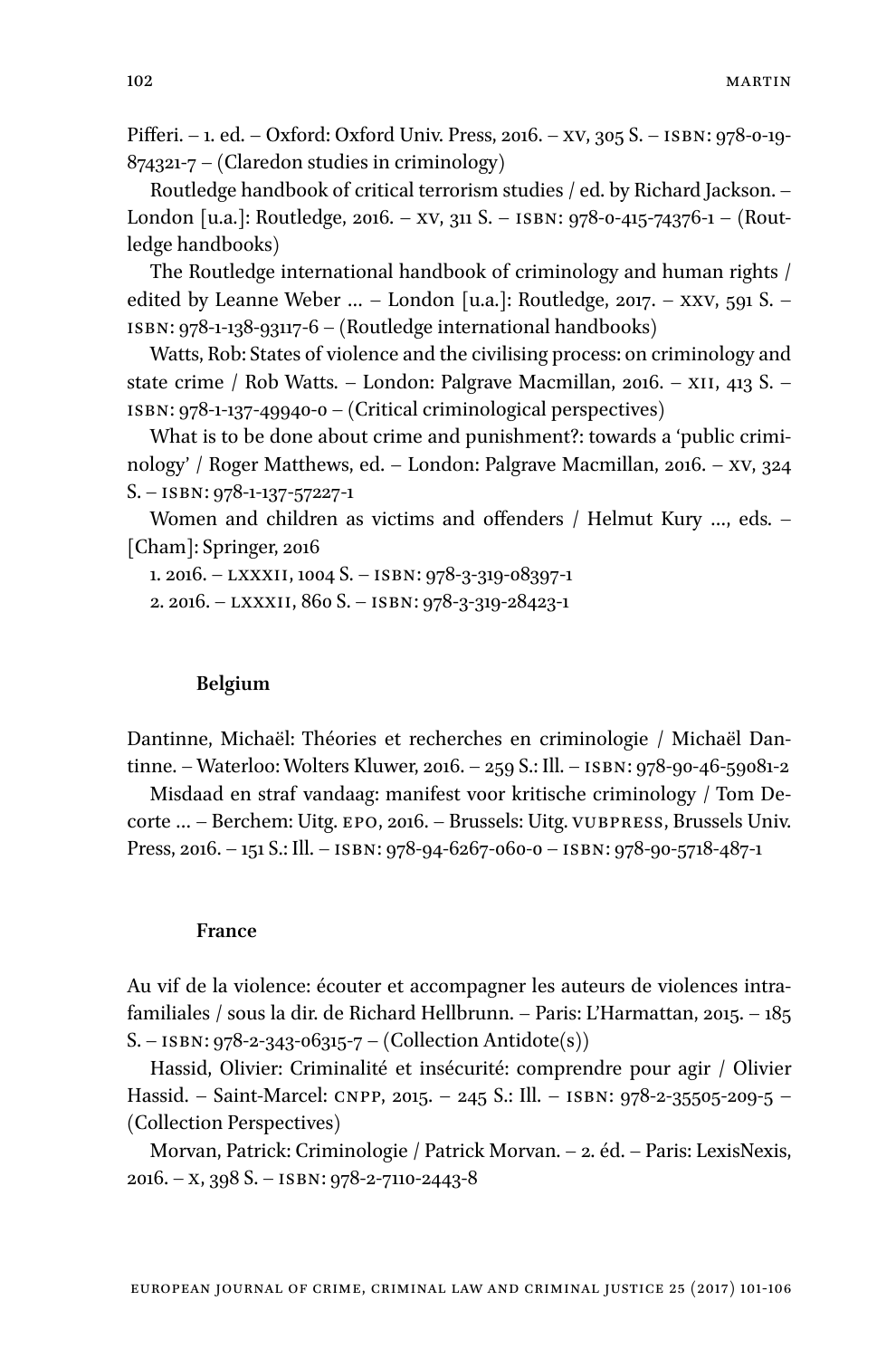Negrier-Dormont, Lygia: Regards sur le crime et le criminal: essai / Lygia Négrier-Dormont; Marie-Laure Brunel-Dupin. – Nantes: Éds. Amalthée, 2015. – 308 S. – isbn: 978-2-310-02284-2 – (Les éditions Amalthée)

#### **Germany**

Boers, Klaus: Intensivtäterschaft und Delinquenzabbruch: Fortuntersuchung mit Probanden des zügigen Strafverfahrens für Mehrfach- und Intensivtäter in Münster / Klaus Boers; Katrin Krawinkel. – Münster [u.a.]: Waxmann, 2016. – 126 S.: Ill. – isbn: 978-3-8309-3478-3 – (Kriminologie und Kriminalsoziologie; 17)

Fleischer, Dirk: Wirtschaftsspionage: Phänomenologie – Erklärungsansätze – Handlungsoptionen / Dirk Fleischer. – Wiesbaden: Springer Vieweg, 2016. – xvii, 147 S.: graph. Darst. – isbn: 978-3-658-11988-1

Meier, Bernd-Dieter: Kriminologie / von Bernd-Dieter Meier. – 5., neu bearb. Aufl. – München: Beck, 2016. – xxxvi, 353 S. – isbn: 978-3-406-69580-3 – (Grundrisse des Rechts)

Schwind, Hans-Dieter: Kriminologie und Kriminalpolitik: eine praxisorientierte Einführung mit Beispielen / von Hans-Dieter Schwind; unter Mitarb. von Jan-Volker Schwind. – 23., neubearb. und erw. Aufl. – Heidelberg: Kriminalistik, 2016. – xvii, 826 S.: Ill. – isbn: 978-3-7832-0047-8 – (Grundlagen – die Schriftenreihe der "Kriminalistik"; [28])

Sichere Zeiten?: gesellschaftliche Dimensionen der Sicherheitsforschung / Peter Zoche ... (Hg.). – Berlin; Münster: LIT-Verl., 2015. – III, 403 S.: Ill. – ISBN: 978-3-643-13018-1 – (Zivile Sicherheit: Schriften zum Fachdialog Sicherheitsforschung; 10)

Spector, Scott: Violent sensations: sex, crime, and utopia in Vienna and Berlin, 1860-1914 / Scott Spector. – Chicago [u.a.]: The Univ. of Chicago Press, 2016. – 285 S.: Ill. – isbn: 978-0-226-19664-0 – isbn: 978-0-226-19678-7

Was scheren mich die anderen?: Marktmoral als kriminogener Faktor; eine Studie zu Jugendkriminalität in Russland und Deutschland / Dirk Enzmann … – Berlin: wvb Wiss. Verl., 2016. – 237 S.: Ill. – isbn: 978-3-86573-957-5

# **Great Britain**

A companion to crime, harm and victimization / ed. by Karen Corteen … – Bristol: Policy Press, 2016. – xix, 304 S. – isbn: 978-1-4473-2572-7 – isbn: 978-1-4473-2571-0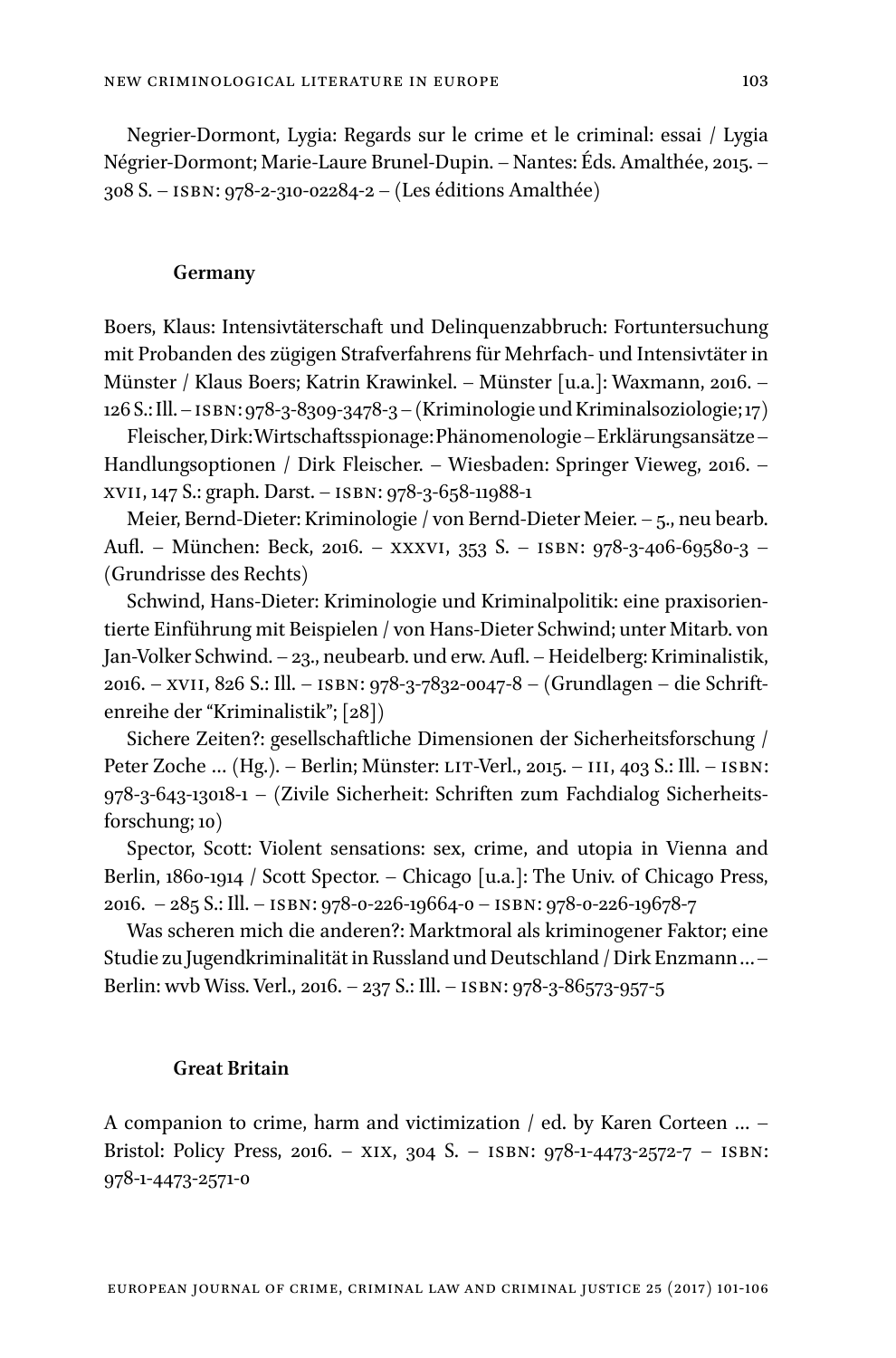Hartill, Michael J.: Sexual abuse in youth sport: a sociocultural analysis / Michael J. Hartill. – London [u.a.]: Routledge, 2017. – xi, 222 S. – isbn: 978- 1-138-84850-4 – (Routledge research in sport, culture and society;  $65$ )

Illegal entrepreneurship, organized crime and social control: essays in honor of Professor Dick Hobbs / Georgios A. Antonopoulos, ed. – [Cham]: Springer, 2016. – xix, 360 S. – isbn: 978-3-319-31606-2 – (Studies of organized crime; 14)

Julios, Christina: Forced marriage and "honour" killings in Britain: private lives, community crimes and public policy perspectives / Christina Julios. – Farnham [u.a.]: Ashgate, 2015. – X, 170 S. – ISBN: 978-1-4724-3249-0

Turner, Jennifer: The prison boundary: between society and carceral space / Jennifer Turner. – London: Palgrave Macmillan, 2016. – XIII, 248 S.: Ill. – ISBN: 978-1-137-53241-1 – (Palgrave studies in prisons and penology)

Walklate, Sandra: Criminology: the basics / Sandra Walklate. – 3. ed. – London [u.a.]: Routledge, 2017. – xiv, 237 S. – isbn: 978-1-138-80343-5 – isbn: 978- 1-138-80344-2 – (The basics)

Wrongful allegations of sexual and child abuse / ed. by Ros Burnett.  $-$  Oxford: Oxford Univ. Press, 2016. – xxi, 304 S. – isbn: 978-0-19-872330-1

#### **Greece**

Paraskeuas, Adamēs: Ē bia sta gēpeda kai o rolos tēs diaphthoras: enklēmatologikē prosengisē kai dikastēriakē praktikē; (ekdosē enēmerōmenē me to n. 4326/2015) / Paraskeuas (Parēs) Adamēs. – Athēna [u.a.]: Sakkulas, 2016. – xvi, 204 S.: graph. Darst. – isbn: 978-960-596-034-6 – (Poinika; 88)

#### **Italy**

Nanna, Gianna Maria: Minori e criminalità organizzata / Gianna Maria Nanna. – Bari: Cacucci Ed., 2016. – 48 S. – isbn: 978-88-6611-523-6

Sergi, Anna: 'Ndrangheta: the glocal dimensions of the most powerful Italian mafia / Anna Sergi; Anita Lavorgna. – [London]: Palgrave Macmillan, 2016. – ix, 122 S.: Ill. – isbn: 978-3-319-32584-2

### **The Netherlands**

Heijden, Manon van der: Women and crime in early modern Holland / by Manon van der Heijden. – Leiden [u.a.]: Brill, 2016. – x, 181 S.: Ill. – isbn: 978-90-04-31411-5 – (Crime and city in history; 1)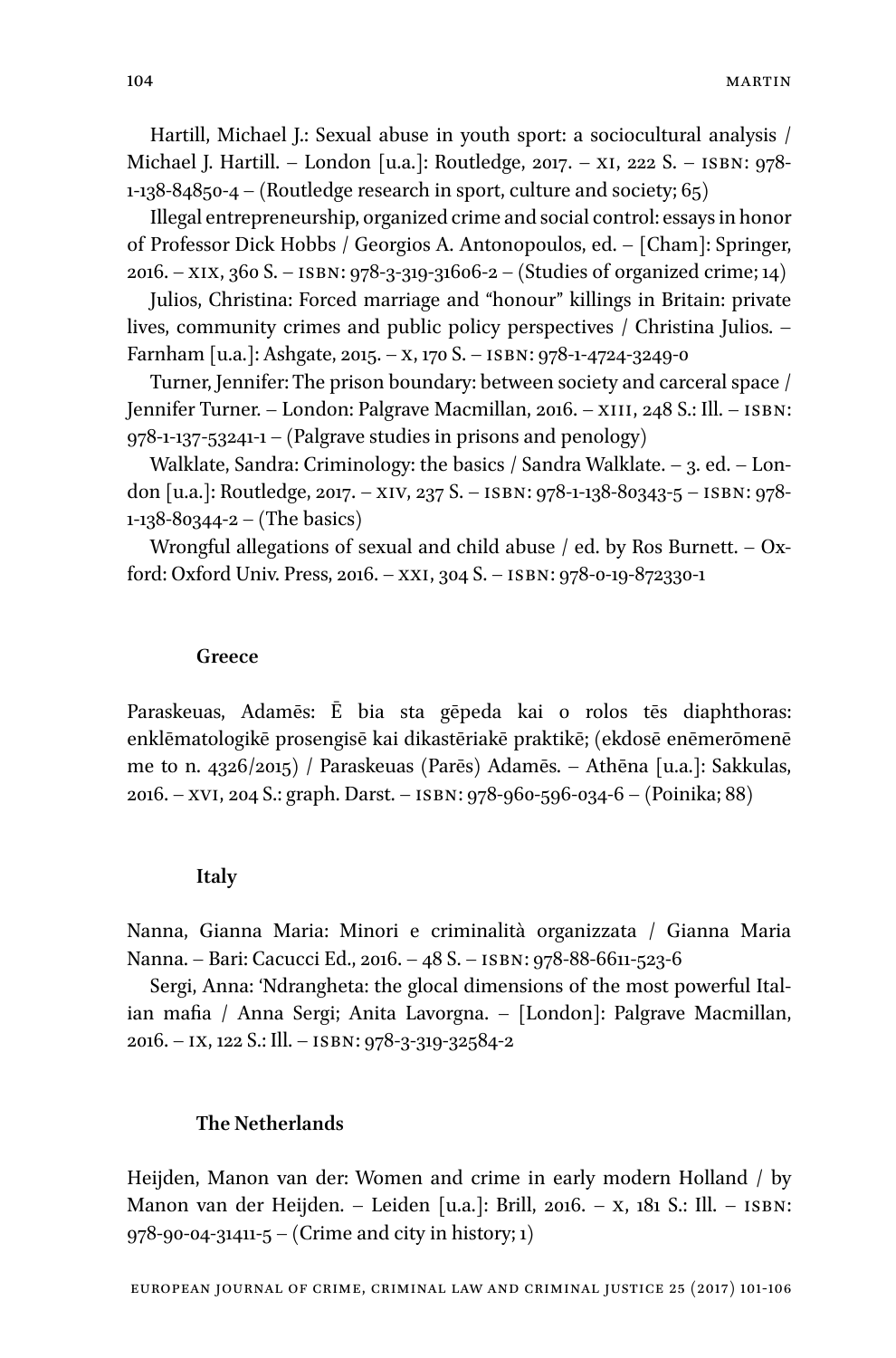Veldhuis, Tinka: Prisoner radicalization and terrorism detention policy: institutionalized fear or evidence-based policy-making? / Tinka M. Veldhuis. – London [u.a.]: Routledge, 2016. – vi, 195 S.: Ill. – isbn: 978-1-138-91719-4 – (Routledge frontiers of criminal justice; 37)

# **Romania**

Balica, Ecaterina: Homicide-suicides in Romania: statistical data and media representations / Ecaterina Balica. – Frankfurt am Main: PL Acad. Research, 2016. – 209 S.: Ill. – isbn: 978-3-631-66722-4

#### **Spain**

Arostegui Moreno, José: Introducción a la criminología / autores: José Arostegui Moreno … – 2. ed. – Salamanca: Ratio Legis, 2015. – 330 S. – isbn: 978-84- 16324-15-6 – (Colección estudios ciencias de la seguridad; 1)

ETA's terrorist campaign: from violence to politics,  $1968 - 2015 /$  ed. by Rafael Leonisio … – London [u.a.]: Routledge, 2017. – xv, 238 S.: Ill. – isbn: 978-1-138- 10014-5 – (Routledge studies in extremism and democracy; 36)

Hernández de Frutos, Teodoro: Investigación sobre la delincuencia y el bullying escolar en España / Teodoro Hernández de Frutos; Mary Brigid O'Reilly. – Valencia: Tirant Humanidades, 2015. – 467 S.: Ill. – isbn: 978-84- 16556-25-0 – (Estudios de economía y sociología)

Larrauri Pijoan, Elena: Introducción a la criminología y al sistema penal / Elena Larrauri. – Madrid: Ed. Trotta, 2015. – 247 S.: Ill. – isbn: 978-84-9879-602- 5 – (Colección estructuras y procesos: Serie derecho, criminología)

Violencia de género: tratamiento y prevención / ed. de Helena Soleto Muñoz. – Madrid: Ed. Dykinson, 2015. – 213 S.: Ill. – isbn: 978-84-9085-639-0

Violencia familiar, de género y sexual / coord. ed.: Mario Hernández Lores. – Madrid: Publ. de la Fundación Policía Española, 2015. – 350 S.: Ill. – isbn: 978- 84-608-3115-0 – (Colección Estudios de seguridad)

# **Switzerland**

Kunz, Karl-Ludwig: Kriminologie: eine Grundlegung / Karl-Ludwig Kunz, Tobias Singelnstein. – 7., grundlegend überarb. Aufl. – Bern: Haupt-Verl., 2016. – xvi, 435 S.: graph. Darst. – isbn: 978-3-8252-4683-9 – (utb; 1758: Recht, Soziologie)